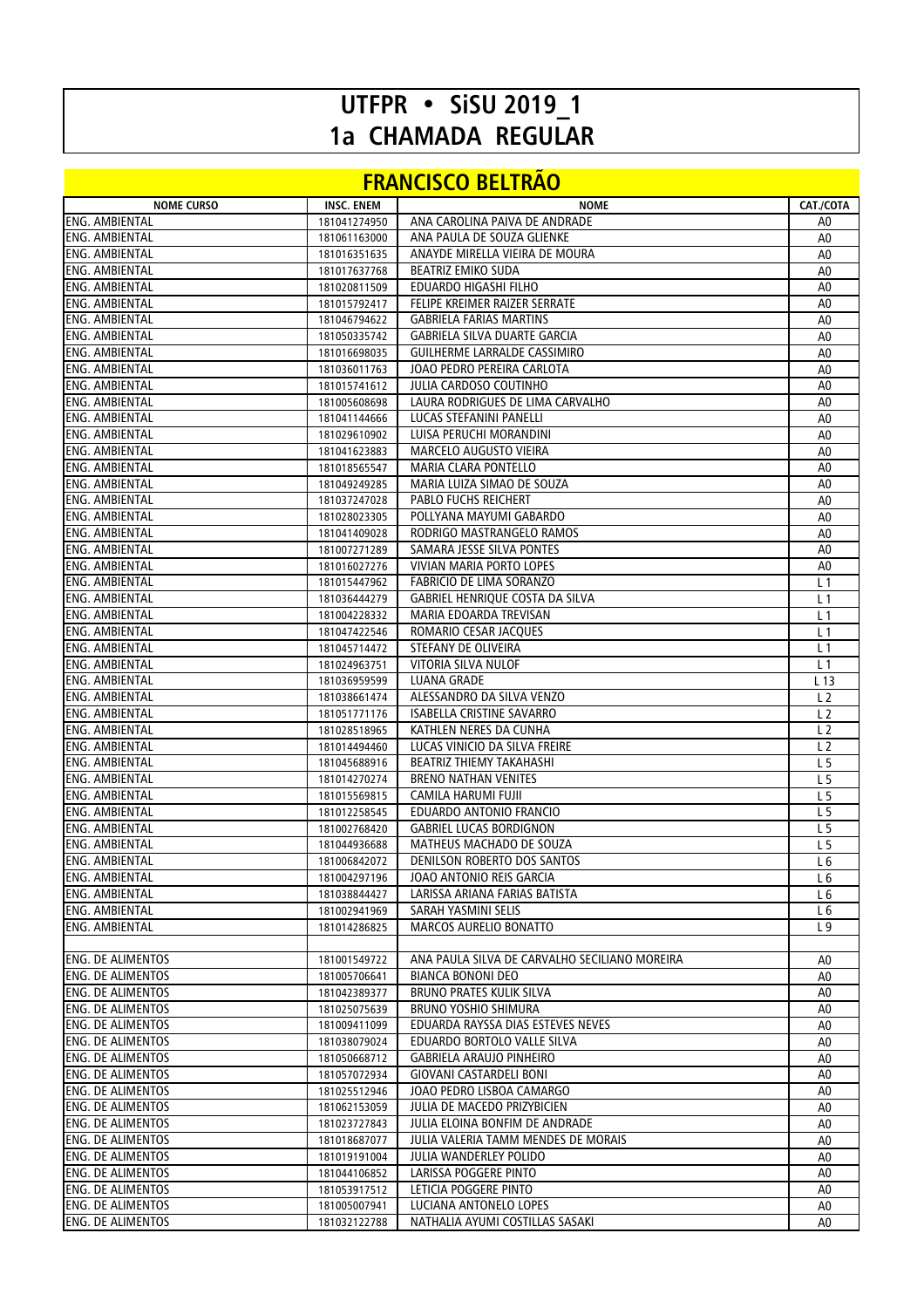| <b>NOME CURSO</b>        | <b>INSC. ENEM</b> | <b>NOME</b>                                         | CAT./COTA      |
|--------------------------|-------------------|-----------------------------------------------------|----------------|
| <b>ENG. DE ALIMENTOS</b> | 181007969098      | NICOLAS DA FREIRIA FERREIRA                         | A0             |
| <b>ENG. DE ALIMENTOS</b> | 181015089020      | PAULA COUTO SILVA                                   | A <sub>0</sub> |
| <b>ENG. DE ALIMENTOS</b> | 181034866812      | PEDRO HENRIQUE NOBREGA DE SOUZA SILVA               | A <sub>0</sub> |
| <b>ENG. DE ALIMENTOS</b> | 181018759421      | PEDRO LUCAS DE ABREU CUNHA                          | A <sub>0</sub> |
| <b>ENG. DE ALIMENTOS</b> | 181014514010      | YASMIN QUADRO DE ASSUNCAO                           | A <sub>0</sub> |
| <b>ENG. DE ALIMENTOS</b> | 181010464343      | GABRIELA DA ROSA DE SOUZA                           | L <sub>1</sub> |
| <b>ENG. DE ALIMENTOS</b> | 181004429161      | LARISSA BARBOSA DE OLIVEIRA                         | L <sub>1</sub> |
| <b>ENG. DE ALIMENTOS</b> | 181002160974      | PRISCILA CAMPOLIM DE CAMPOS                         | L <sub>1</sub> |
| <b>ENG. DE ALIMENTOS</b> | 181047317902      | RENATA FAGUNDES SIQUEIRA                            | L <sub>1</sub> |
| <b>ENG. DE ALIMENTOS</b> | 181024254094      | RONALDO HENRIQUE DA SILVA                           | L <sub>1</sub> |
| <b>ENG. DE ALIMENTOS</b> | 181006641813      | SUELEN TALITA CORDEIRO DA SILVA                     | L <sub>1</sub> |
| <b>ENG. DE ALIMENTOS</b> | 181029665971      | ADALGIZA DA SILVA FRAZAO                            | L <sub>2</sub> |
| <b>ENG. DE ALIMENTOS</b> | 181059452175      | EDINELSON MEDEIROS DE SOUZA JUNIOR                  | L <sub>2</sub> |
| <b>ENG. DE ALIMENTOS</b> | 181016192575      | ESDRAS DE LIMA                                      | L <sub>2</sub> |
| <b>ENG. DE ALIMENTOS</b> | 181012118939      | IGOR RIBEIRO DA SILVA                               | L <sub>2</sub> |
| <b>ENG. DE ALIMENTOS</b> | 181047993322      | ARTHUR CAREGNATO BRANDALISE                         | L <sub>5</sub> |
| <b>ENG. DE ALIMENTOS</b> | 181024927467      | <b>JAQUELINE PASTRO</b>                             | L <sub>5</sub> |
| <b>ENG. DE ALIMENTOS</b> | 181010552022      | LUCAS KENZO NAKAYAMA                                | L <sub>5</sub> |
| <b>ENG. DE ALIMENTOS</b> | 181019014958      | OZAIR RODRIGO DE MELO ULATOSKI                      | L <sub>5</sub> |
| <b>ENG. DE ALIMENTOS</b> | 181015914920      | RUBENS PERES CELESTINO DA ROCHA                     | L <sub>5</sub> |
| <b>ENG. DE ALIMENTOS</b> | 181010765558      | VINICIUS GABRIEL NUNES                              | L <sub>5</sub> |
| <b>ENG. DE ALIMENTOS</b> | 181011772991      | EMERSON WENDES SANTOS PARAGUASSU                    | L <sub>6</sub> |
| <b>ENG. DE ALIMENTOS</b> | 181030309205      | JOCELI ALVES DE MORAIS RUPEL                        | L <sub>6</sub> |
| <b>ENG. DE ALIMENTOS</b> | 181047187834      | JULIA SOUZA SANTOS                                  | L <sub>6</sub> |
| <b>ENG. DE ALIMENTOS</b> | 181019571098      | ROSELI DOS SANTOS VISNIESKI                         | L <sub>6</sub> |
|                          |                   |                                                     |                |
| <b>ENG. QUÍMICA</b>      | 181050803939      | ANA JULIA DALDOSO SILVA                             | A <sub>0</sub> |
| ENG. QUÍMICA             |                   | ANDRE BILIBIO LAZARIN                               | A <sub>0</sub> |
| ENG. QUÍMICA             | 181029805171      | ARTHUR MACHADO TREVISAN                             |                |
| <b>ENG. QUÍMICA</b>      | 181005462658      | <b>BIANCA GUIMARAES HOLTZ</b>                       | A0             |
| ENG. QUÍMICA             | 181042495984      |                                                     | A <sub>0</sub> |
| <b>ENG. QUÍMICA</b>      | 181025818541      | CAMILA YAMAGUTI MENDES<br>CINTHIA GUERRETTA FURTADO | A <sub>0</sub> |
|                          | 181000247849      |                                                     | A <sub>0</sub> |
| ENG. QUIMICA             | 181012886691      | <b>GETULIO WILLMS PASSOS</b>                        | A <sub>0</sub> |
| ENG. QUÍMICA             | 181025891126      | <b>GIAN LUCA MISSERONI</b>                          | A <sub>0</sub> |
| ENG. QUÍMICA             | 181050420007      | HENRIQUE PADULLA BERNABE                            | A <sub>0</sub> |
| <b>ENG. QUÍMICA</b>      | 181042248722      | JORGE JAMHOUR JUNIOR                                | A <sub>0</sub> |
| ENG. QUÍMICA             | 181012352926      | LARA DIAZ MORA VELAZQUEZ                            | A0             |
| ENG. QUÍMICA             | 181064944208      | LORENZO CANTERI SCHEMIN                             | A0             |
| ENG. QUÍMICA             | 181046323471      | LUCAS VILLA                                         | A <sub>0</sub> |
| <b>ENG. QUÍMICA</b>      | 181035462124      | MARIA EDUARDA GRANUCCI SPOLADOR                     | A0             |
| ENG. QUÍMICA             | 181036717047      | MARIANA SUSSAI NONATO                               | A0             |
| ENG. QUÍMICA             | 181037772025      | MATHEUS IGNACIO LOPES                               | $\mathsf{A}0$  |
| ENG. QUÍMICA             | 181035567757      | MAYUMI FERNANDES KURONUMA                           | A0             |
| ENG. QUÍMICA             | 181023092347      | MELQUI ZAIDAN LESIMONCH PADILHA                     | A0             |
| ENG. QUÍMICA             | 181006537805      | PEDRO ERNESTO CREM DE SOUZA                         | A0             |
| ENG. QUÍMICA             | 181004865463      | RAFAEL ALVES DE MENDONCA                            | A <sub>0</sub> |
| ENG. QUÍMICA             | 181005993231      | SABRINA ISHIKAWA                                    | A <sub>0</sub> |
| <b>ENG. QUÍMICA</b>      | 181021389406      | THAIS COFFANI COSTA                                 | A <sub>0</sub> |
| ENG. QUÍMICA             | 181004096200      | ANA LAURA DE SOUZA LIMA                             | L 1            |
| ENG. QUÍMICA             | 181009195650      | ANNA SARA NEPPEL DE OLIVEIRA                        | L 1            |
| ENG. QUÍMICA             | 181062363658      | LETICIA VEDANA DE ANDRADE                           | L1             |
| ENG. QUÍMICA             | 181017175058      | MARIANA MARAFON FABRICIO                            | L <sub>1</sub> |
| ENG. QUÍMICA             | 181054454762      | MATHEUS PEDRON SCHMITT                              | L 1            |
| ENG. QUÍMICA             | 181000426922      | WILLIAM REGIS ANDREUCI                              | L 1            |
| ENG. QUÍMICA             | 181018763811      | CAIO VINICIUS DA SILVA PORTELA                      | L <sub>2</sub> |
| <b>ENG. QUÍMICA</b>      | 181007805839      | <b>EMERSON REIS DOS SANTOS</b>                      | L <sub>2</sub> |
| ENG. QUÍMICA             | 181042243665      | JEFFERSON DA SILVA OLIVEIRA                         | L <sub>2</sub> |
| ENG. QUIMICA             | 181006367120      | KAUHANA ALVES DOS SANTOS BASSO                      | L <sub>2</sub> |
| ENG. QUÍMICA             | 181042322824      | ANA CAROLINA GALLAS PETROSKI                        | L 5            |
| ENG. QUÍMICA             | 181012180269      | DOUGLAS PEDROSO                                     | L <sub>5</sub> |
| ENG. QUÍMICA             | 181009616895      | <b>GEORGIA RAFFAELLY</b>                            | L <sub>5</sub> |
| ENG. QUIMICA             | 181048036337      | JULIA RYDZ                                          | L <sub>5</sub> |
| <b>ENG. QUÍMICA</b>      | 181025332618      | MARIA EDUARDA PACHECO MASSOCATTO                    | L <sub>5</sub> |
| ENG. QUÍMICA             | 181032715110      | VITOR VIEIRA ARMENDARIS                             | L <sub>5</sub> |
| <b>ENG. QUÍMICA</b>      | 181026598910      | AMADEU JARBAS ESPINDOLA                             | L <sub>6</sub> |
| ENG. QUIMICA             | 181028924627      | GUILHERME HENRIQUE DALLAGNOL                        | L 6            |
| ENG. QUIMICA             | 181024583013      | HELLIO ALMEIDA DE OLIVEIRA                          | L 6            |
| <b>ENG. QUÍMICA</b>      | 181022118846      | JUDSON DAMASCENO AZEVEDO                            | L <sub>6</sub> |
|                          |                   |                                                     |                |